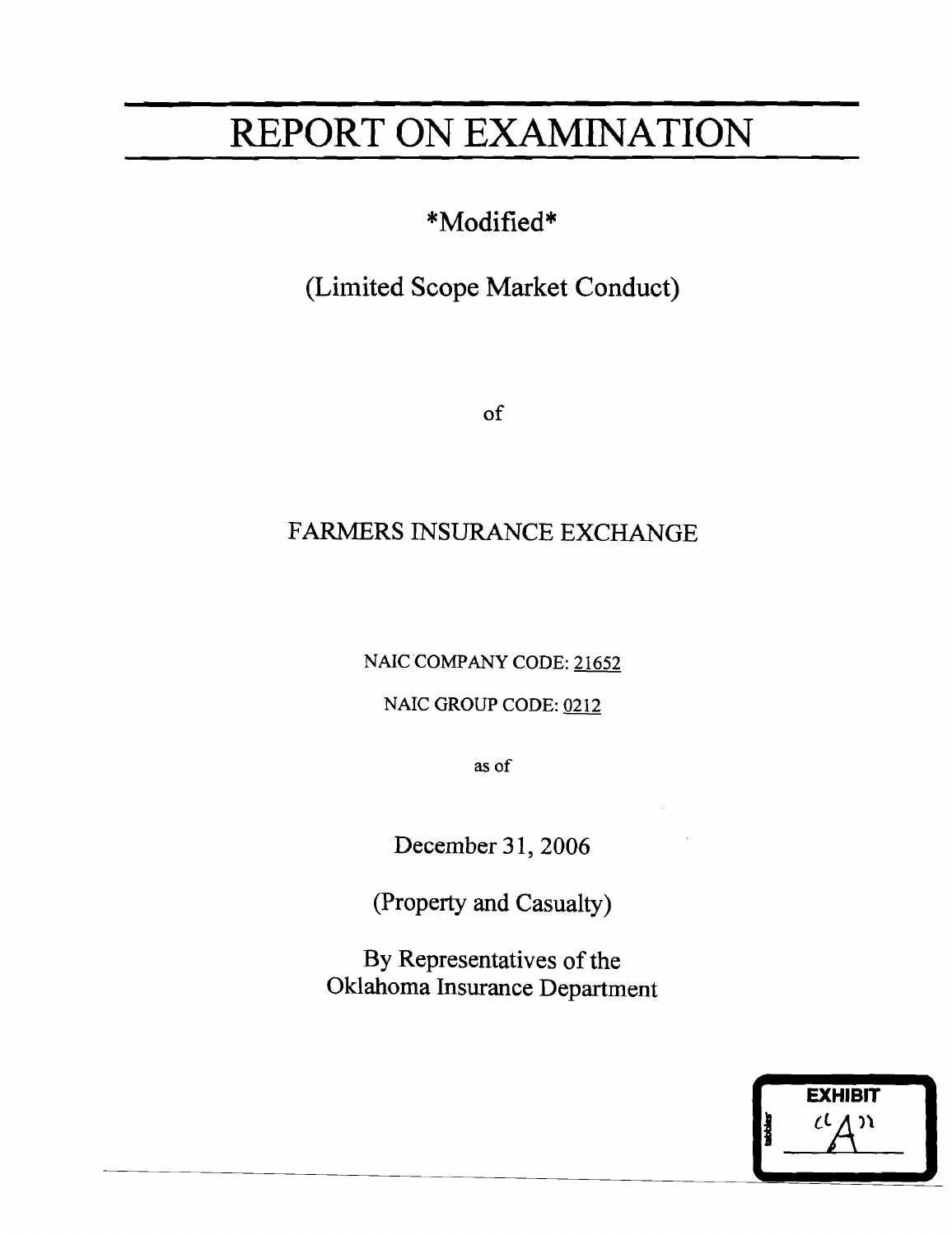## **TABLE OF CONTENTS**

| SALUTATION                                                                                                                                                                                                                                                                    | i.                                                                                                             |
|-------------------------------------------------------------------------------------------------------------------------------------------------------------------------------------------------------------------------------------------------------------------------------|----------------------------------------------------------------------------------------------------------------|
| <b>FOREWORD</b>                                                                                                                                                                                                                                                               | $\bf{l}$                                                                                                       |
| <b>SCOPE OF EXAMINATION</b>                                                                                                                                                                                                                                                   | $\mathbf{1}$                                                                                                   |
| PRIOR EXAMINATION REPORT                                                                                                                                                                                                                                                      | $\boldsymbol{2}$                                                                                               |
| COMPANY OPERATIONS AND MANAGEMENT<br><b>History and Profile</b><br><b>Affiliated Parties</b><br><b>Direct Written Premium</b>                                                                                                                                                 | $\boldsymbol{2}$<br>$\frac{2}{2}$<br>$\overline{\mathbf{3}}$                                                   |
| <b>COMPLAINT HANDLING</b><br><b>Complaint History</b><br><b>Commercial Complaints</b><br><b>Complainant Time Studies</b><br><b>Complaints Compliance Review</b>                                                                                                               | 4<br>4<br>4<br>$\overline{\mathbf{4}}$<br>$\overline{\mathbf{4}}$                                              |
| <b>MARKETING AND SALES</b><br>Marketing                                                                                                                                                                                                                                       | 5<br>5                                                                                                         |
| PRODUCER LICENSING<br>Producer Licensing and Appointments<br><b>Adjuster Licensing</b>                                                                                                                                                                                        | 5<br>5<br>5                                                                                                    |
| POLICYHOLDER SERVICE                                                                                                                                                                                                                                                          | 5                                                                                                              |
| <b>COMPANY FORMS</b>                                                                                                                                                                                                                                                          | 5                                                                                                              |
| UNDERWRITING AND RATING<br>Application of Rates and Underwriting<br>Cancelled Commercial Auto Multi Peril Policies<br>Cancelled commercial Auto Physical Damage Policies                                                                                                      | 5<br>6<br>6<br>6                                                                                               |
| <b>CLAIMS</b><br>Claim Time Studies<br><b>Claim Practices</b><br>Commercial Multi Peril Claims<br><b>Commercial Physical Damage Claims</b><br>Open Physical Damage Claims<br><b>Subrogation Claims</b><br>Closed Without Payment Workers' Comp Claims<br>Workers' Comp Claims | 6<br>6<br>$\boldsymbol{7}$<br>$\boldsymbol{7}$<br>$\boldsymbol{7}$<br>${\bf 8}$<br>$\pmb{8}$<br>$\pmb{8}$<br>8 |
| <b>COMMENTS</b>                                                                                                                                                                                                                                                               | 9                                                                                                              |
| ACKNOWLEDGMENT                                                                                                                                                                                                                                                                | 10                                                                                                             |
| <b>AFFIDAVIT</b>                                                                                                                                                                                                                                                              | 11                                                                                                             |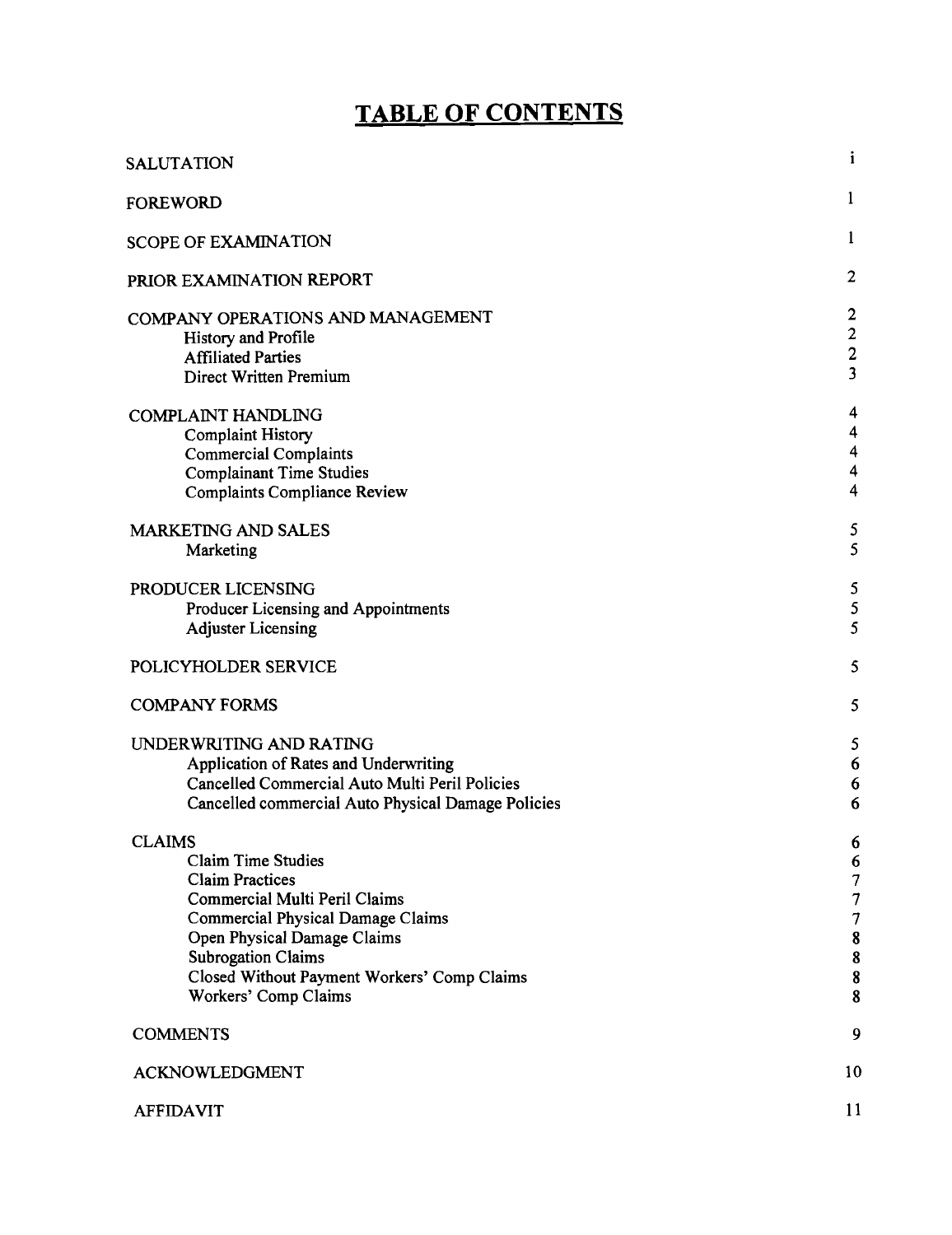### **SALUTATION**

Oklahoma City, Oklahoma March 26, 2009

Honorable Kim Holland Insurance Commissioner State of Oklahoma 2401 N W 23rd Street, Suite 28 Oklahoma City, Oklahoma 73107

Commissioner Holland:

Pursuant to instructions and in compliance with the provisions of Title 36 of the Oklahoma Statutes, rules, regulations and procedures of the Oklahoma Insurance Department, and the procedures established by the National Association of Insurance Commissioners, a limited scope examination of the market conduct activities has been conducted of:

#### **FARMERS INSURANCE EXCHANGE**

**Statutory Home Office 4680 Wilshire Boulevard Los Angeles, California 90010** 

The following Report of Examination (Limited Scope Market Conduct), as of December 31, 2006, is hereby respectfully submitted.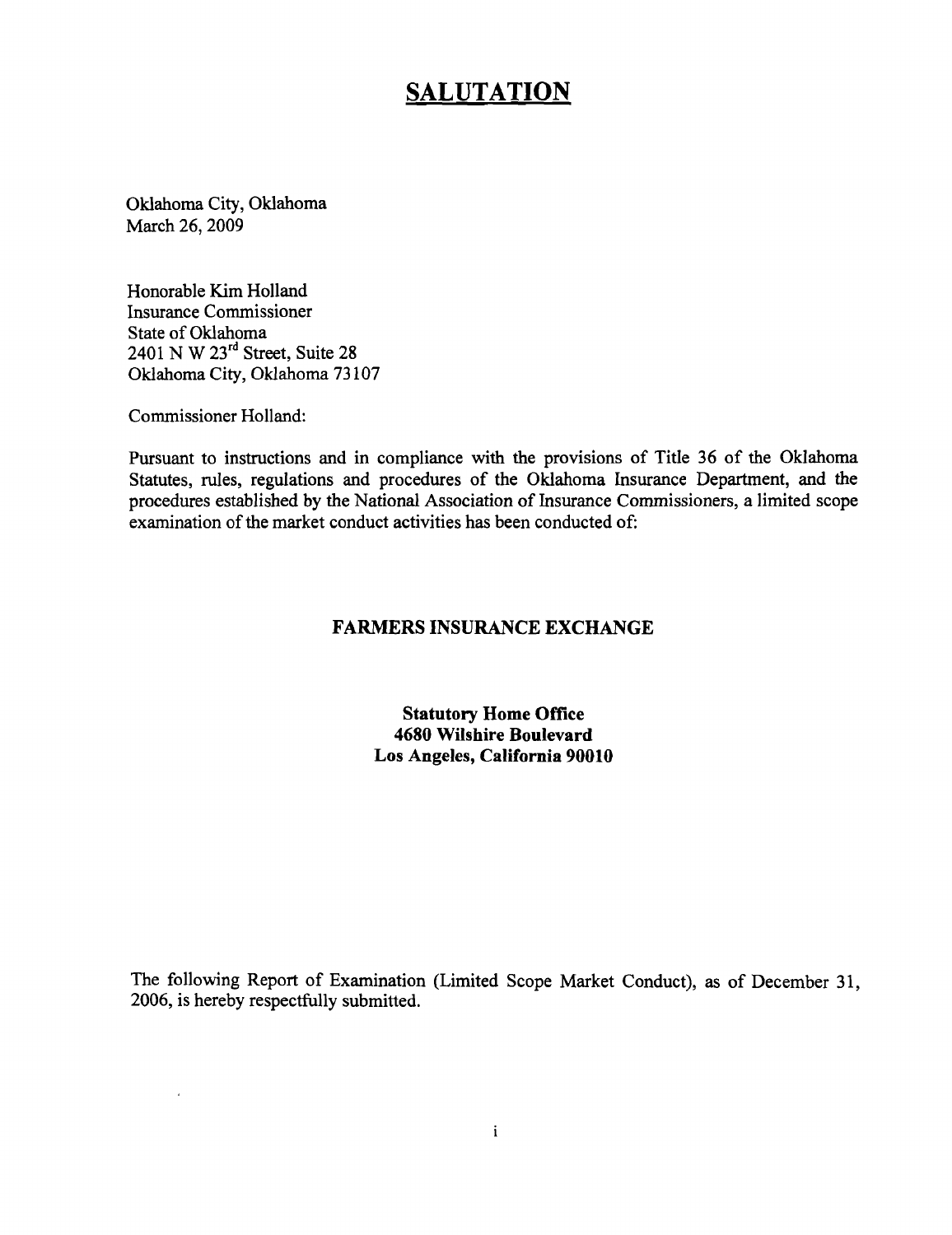### **FOREWORD**

This limited scope market conduct examination report, as of December 31, 2006 reflects certain Oklahoma insurance activities of Farmers Insurance Exchange, hereafter referred to as "Farmers" or the "Company." The examination was conducted in the Company's branch office at 2245 Sequoia Drive, Aurora, Illinois. The examination is, in general, a report by test, wherein each test applied during the examination is stated and the results are reported, whether the results are favorable or unfavorable.

### **SCOPE OF EXAMINATION**

This examination covers the period July 1, 2004, through December 31, 2006.

The purpose of the examination was to determine compliance by the Company with provisions of the law, and any other facts relative to its business methods, management or equity of its dealings with its policyholders.

The examination was conducted in accordance with the guidelines and procedures recommended by the National Association of Insurance Commissioners (NAIC), rules, regulations and directives of the Oklahoma Insurance Department and pursuant, but not limited to, Title 36 O.S. §§ 309.1 - 309.7, 1204 -1220, 1250.1, 1250.10, 1435.14.A, 1435.15A, and 3636.

In reviewing material for this report, the examiners relied primarily on records and material furnished by the Company.

File sampling was based on a review of randomly selected, unless otherwise indicated, samples of underwriting and claim files by category.

In cases where samples were selected and file sizes warrant, error ratios are projected to indicate a maximum high or low at a 95% level of confidence. Some files may contain multiple errors, which are indicated by category, but are counted only once in determining the error ratio.

During the course of this examination, the Company's operations were reviewed, including, but not limited to, the following:

- Operations and Management;
- Complaint Handling;
- Producer Licensing;
- Underwriting
- Policyholder Service; and
- Claims.

Certain unacceptable or non-complying practices may not have been discovered in the course of this examination. Failure to identify or criticize specific practices does not constitute acceptance of such practices by the Oklahoma Insurance Department. Any alleged violations identified in this report and any criticisms of practices have not undergone a formal administrative or judicial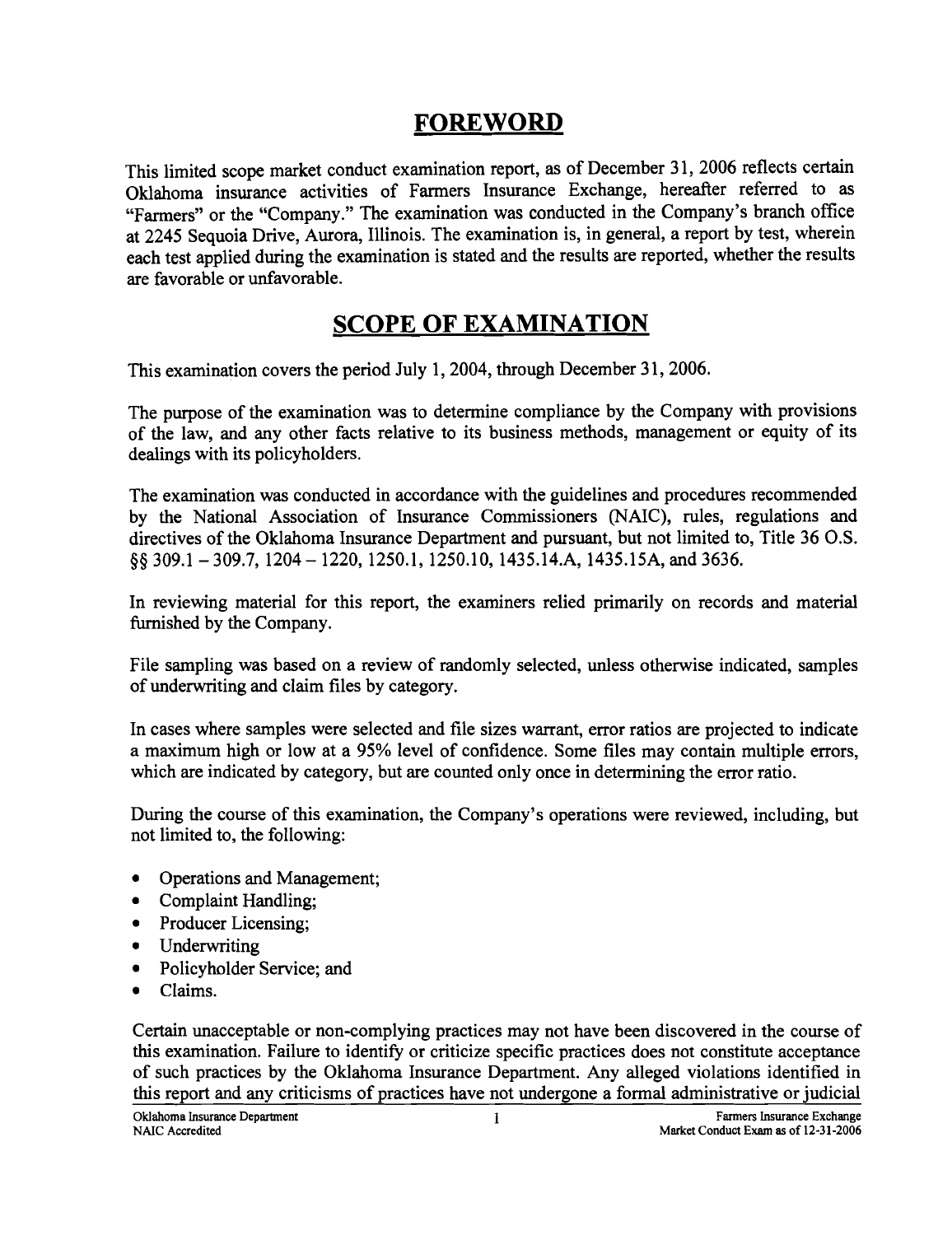process. This report should not be construed to endorse or discredit any insurance company or insurance product. This report is prepared for a particular audience and for a particular use. The materials contained in it are not necessarily suitable for any other purpose.

### **PRIOR EXAMINATION REPORT**

*There was no prior examination report on Farmers Insurance Exchange by the Oklahoma Insurance Department.* 

### **COMPANY OPERATIONS AND MANAGEMENT**

### **History and Profile**

Farmers Insurance Exchange was organized on March 28, 1928 under the Reciprocal or Inter-Insurance Act of California and commenced business on April 6, 1928 with the title Farmers Automobile Inter-Insurance Exchange. The present title was adopted on May 1, 1947. Farmers Insurance Exchange is licensed in all states except AK, CT, DE, HI, NY, PA, VT and WV.

#### **Affiliated Parties**

The Company and its affiliates are members of an Insurance Holding Company System as defined in Title 36 0.S.§1651 (d).

#### **The following abbreviated description of the organizational chart depicts the Company's ownership:**

Farmers Insurance Exchange, Fire Insurance Exchange and Truck Insurance Exchange, along with their subsidiaries, comprise the Farmers Insurance Group, which is based in Los Angeles, California. The three reciprocal insurers are owned by their respective policyholders. The policyholders of each Exchange appoint an exclusive attorney-in-fact to provide management services to the Exchange.

Farmers Group Inc. DBA Farmers Underwriters Association, is the attorney-in-fact for Farmers Insurance Exchange and the parent company of Fire Underwriters Association (attorney-in-fact of Fire Insurance Exchange) and Truck Underwriters Association (attorney-in-fact of Truck Insurance Exchange).

• During the course of this examination the Company denied the examiner's request for access to the Company's Board of Director meeting minutes for review. Reference: Title 36 O.S. § 309.3.B.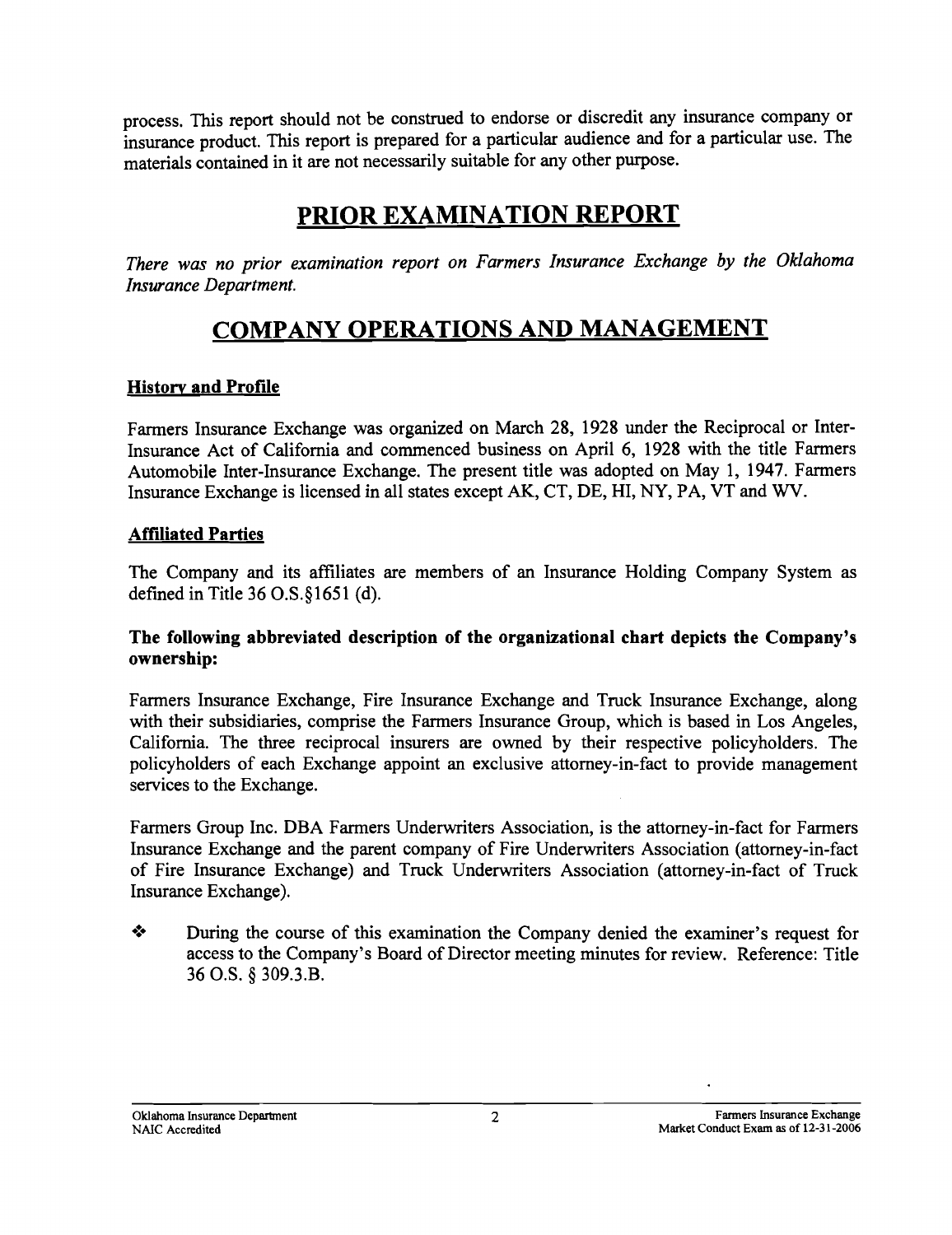### Direct Written Premium

The Company's reported total direct written premium for Oklahoma for the period under review was as follows:

| <b>Lines of business</b>                       | 2006         | 2005         | 2004         |
|------------------------------------------------|--------------|--------------|--------------|
| Fire                                           | 13,250       | 16,628<br>S  | 16,143<br>\$ |
| Allied lines                                   | 20,805       | 25,374       | 24,722       |
| Commercial multiple peril (non-liability)      | 2,618,391    | 2,353,304    | 2,590,947    |
| Commercial multiple peril (liability)          | 1,430,610    | 1717,764     | 1,521,585    |
| Inland marine                                  | 535          | 602          | 268          |
| Earthquake                                     | 434          | 349          | 221          |
| Workers' compensation                          | 2,327,819    | 2,641,786    | 2,773,068    |
| Other liability                                | 1,662,286    | 1,528,663    | 1,451,675    |
| Products liability                             | 3,717        | 6,115        | 5,515        |
| Other commercial auto liability                | 1,708,205    | 1,745,880    | 1,699,840    |
| Commercial auto physical damage                | 636,412      | 672,742      | 570,475      |
| Aggregate write-in for other lines of business | Ð            | 388          | $-4,562$     |
| <b>Total</b>                                   | \$10,422,464 | \$10,709,595 | \$10,649,897 |

The Company's reported total direct written premium for the period under review was as follows:

| <b>Lines of business</b>           | 2006            | 2005             | 2004            |
|------------------------------------|-----------------|------------------|-----------------|
| Federal flood                      | 16,553,281<br>S | \$<br>16,695,104 | S<br>17,767,412 |
| <b>Allied lines</b>                | 8,509,133       | 8,247,325        | 8,208,564       |
| Homeowners multiple peril          | 532,316,729     | 553,309,055      | 523,602,404     |
| Commercial multiple peril          | 458,055,184     | 439,261,868      | 418,931,180     |
| Inland marine                      | 6,403,212       | 6,877,534        | 6,322,987       |
| Earthquake                         | 1,118,188       | 1,308,406        | 1,448,488       |
| Workers' compensation              | 76,650,452      | 86,965,959       | 92,341,286      |
| Other liability-occurrence         | 76,198,920      | 68,389,148       | 62,623,655      |
| Product's liability-occurrence     | 270,143         | 274,491          | 257,296         |
| Private passenger auto liability   | 1,459,631,448   | 1,619,902,460    | 1,579,193,174   |
| Commercial auto liability          | 61,305,165      | 61,776,198       | 58,146,491      |
| Auto physical damage               | 1,112,686,722   | 1,269,421,366    | 1,334,270,078   |
| Fidelity                           | 7,689           | 31,095           | 29,816          |
| Burglary and theft                 | 220             | 698              | 533             |
| Boiler and machinery               | 3,508           | 1,471            | 1,486           |
| Aggregate write-in for other lines | 0               | $-3,166$         | $-48,072$       |
| <b>Total</b>                       | \$3,809,709,994 | \$4,132,459,014  | \$4,103,096,779 |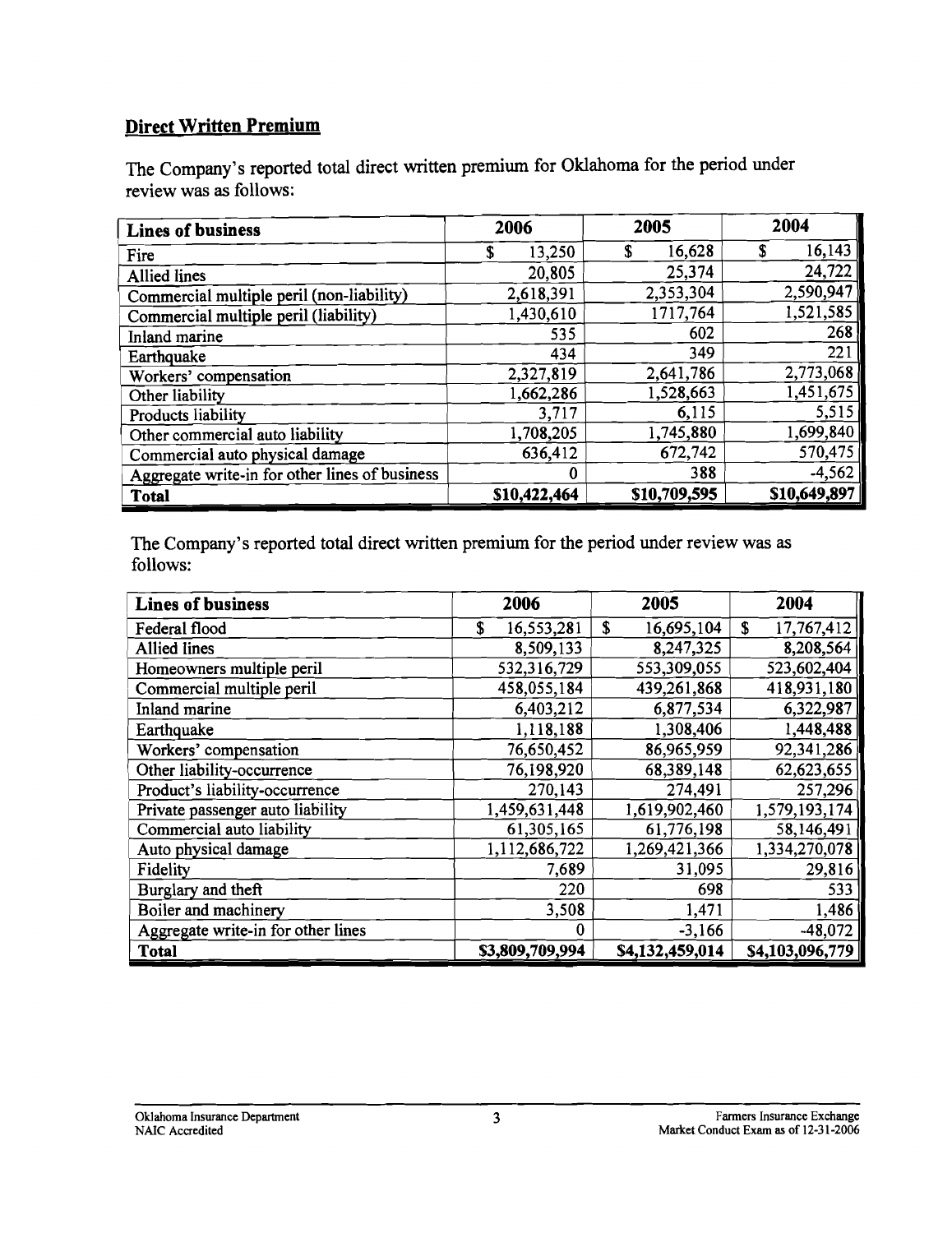### **COMPLAINT HANDLING**

In the review of the Company's complaint handling, attention was given to the Company's analysis of the complaint, the candor of the response, comparison of the response and actual file contents. The Company's own complaint records and the complaint listing maintained by the Oklahoma Insurance Department were utilized in this review.

#### Complaint History

| Years                     | 2004 | 2005 | 2006 |
|---------------------------|------|------|------|
| Number of C<br>Complaints |      |      |      |

The Company's complaint history was reviewed and no exceptions were noted.

#### Commercial Complaints

| <b>Cause of Complaint</b>              | 2004 | 2005 | 2006 |
|----------------------------------------|------|------|------|
| <b>Commercial Property</b>             |      |      |      |
| Auto                                   |      |      |      |
| Worker Comp                            |      |      |      |
| <b>OID: Total Number of Complaints</b> |      |      |      |

#### Complainant Time Studies

For this study, time was measured from date the Company received the complaint until the date of response. No exceptions were noted.

| Days         | <b>Number of Complaints</b> | Percentage |
|--------------|-----------------------------|------------|
| $0 - 20$     |                             | 93.75%     |
| Over 20      |                             | 6.25%      |
| <b>Total</b> | ιο                          | 100.0%     |

#### Complaint Compliance Review

In this study sixteen (16) complaint files were reviewed from a population 16 complaints. No errors were noted.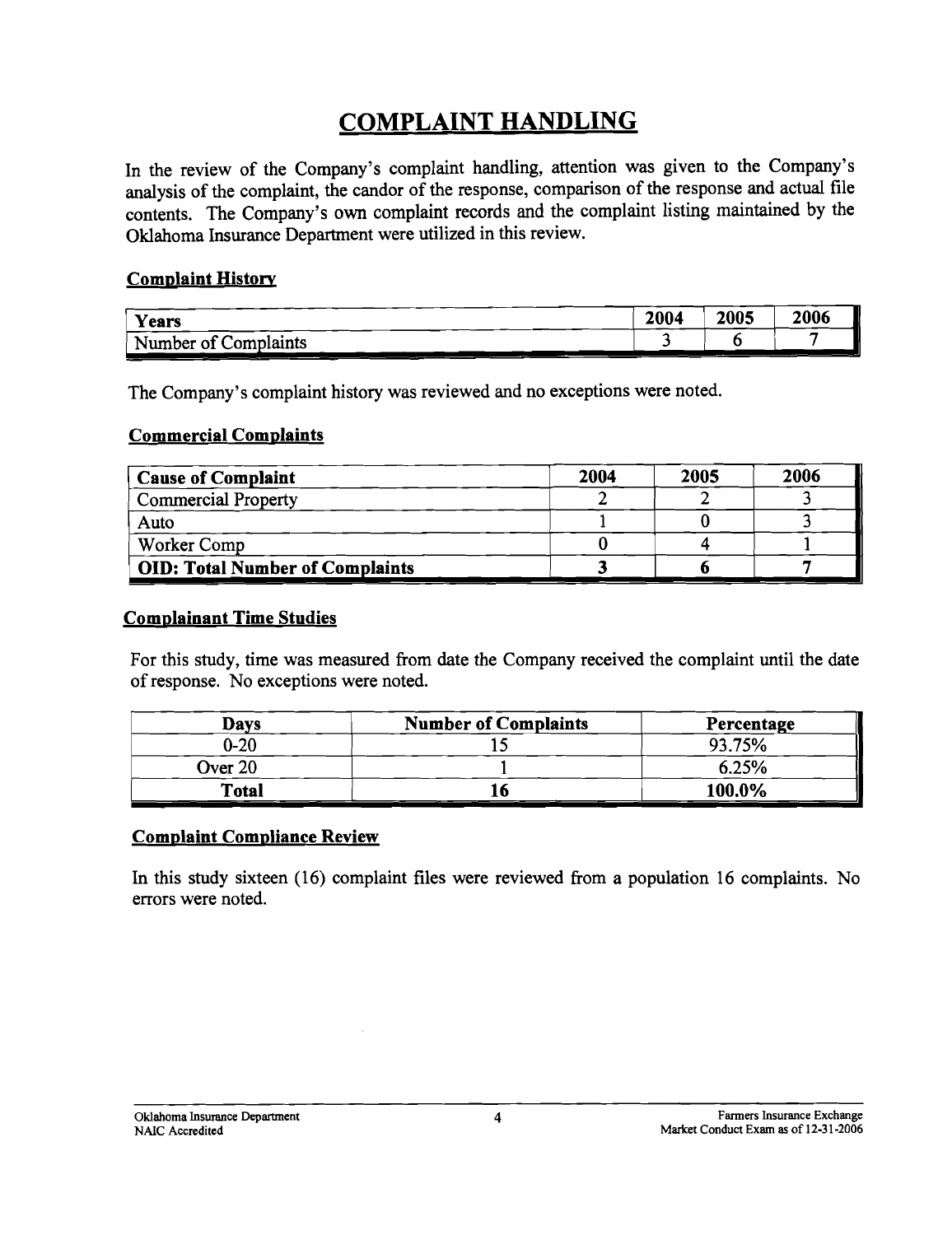### **MARKETING AND SALES**

### **Marketing**

The Company's products are marketed mostly through captive agents/agencies.

### **PRODUCER LICENSING**

#### **Produces Licensing and Appointments**

The Company's listing of agencies commissions paid was compared to the Oklahoma Insurance Department listing of appointed agents. In that review, no exceptions were noted.

#### **Adjuster Licensing**

The Company's claims are handled for the most part by the Company's adjusters. On each claim reviewed the adjuster's license was checked against the Oklahoma Insurance Department listing of adjusters.

• In this study, twelve (12) employees who hold themselves out to be adjusters were not found as licensed. Reference: Title 36 O.S. § 6204.A

### **POLICYHOLDER SERVICE**

The policyholder service portion is designed to test the Company's compliance with statutes regarding notice/billing, delays, no response and premium refunds. In that study, one hundred (100) commercial physical damage policies and commercial multiple peril policies were reviewed from a population of 2,129 cancelled policies. In this study, no errors were noted.

### **COMPANY FORMS**

The Company's forms were pulled from Sircon and check against the Company's forms used. In that review no exceptions were noted.

### **UNDERWRITING AND RATING**

The Company's underwriting and rating practices were reviewed, including filing of forms in use during the period under examination.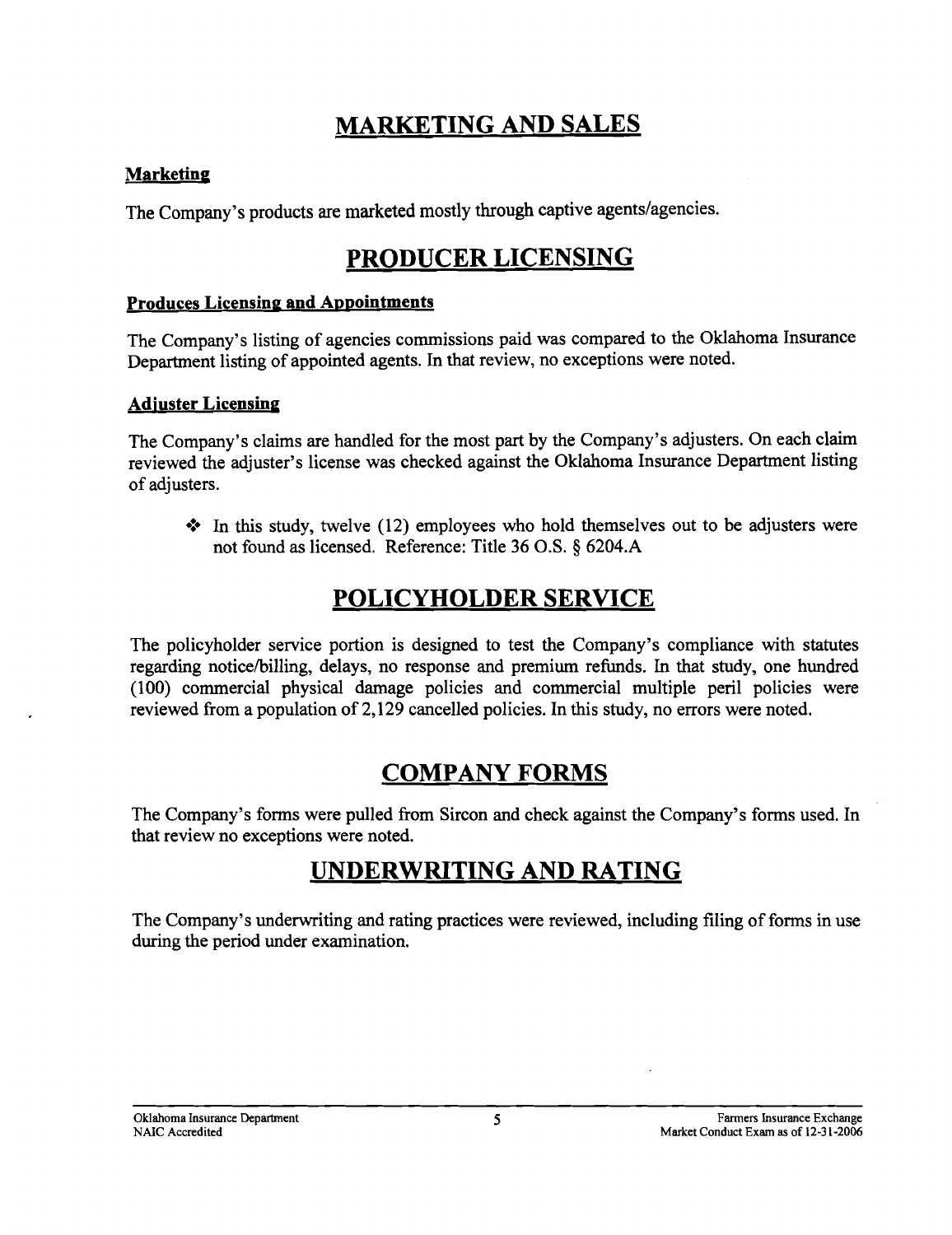### **Application of Rates and Underwriting**

The most appropriate statistic to measure accuracy is the number of files in error. An error is taken to be any failure of the Company to:

- Correctly calculate premium;
- Correctly code;
- Comply with statutes, regulations or policy provisions; or
- Properly issue.

### **Cancelled Commercial Auto Multi Peril Policies**

| <b>Field Size</b> | Type of Sample | Size of Sample |
|-------------------|----------------|----------------|
| 508               | Random         | , <u>,</u>     |

In this study, no error was noted.

### **Cancelled Commercial Auto Physical Damage Policies**

| Field Size | Type of Sample | Size of Sample |
|------------|----------------|----------------|
| 1621       | Random         |                |

In this study, no error was noted.

### **CLAIMS**

**Example 1** During the course of the examination a request was made for the internal claims audit records and they were denied by the Company. Their response was as follows: "In accordance with the self-audit, self-evaluative privilege, we are unable to provide you with our confidential internal audit reports." This appears to be a violation Title 36 O.S. § 309.3.B.

### **Claim Time Studies**

For these studies, claim payments are measured from the following:

#### ACKNOWLEDGEMENT TIME:

From the date of receipt by the insurer or agent of notification of a claim to a company's initial communication or acknowledgement to the claimant. Reference: Title 36 O.S. § 1250.6.A.

INVESTIGATION TIME:

From the date the company or agent receives notification of a claim to the date the investigation is completed. Reference: Title 36 O.S. § 1250.7.C.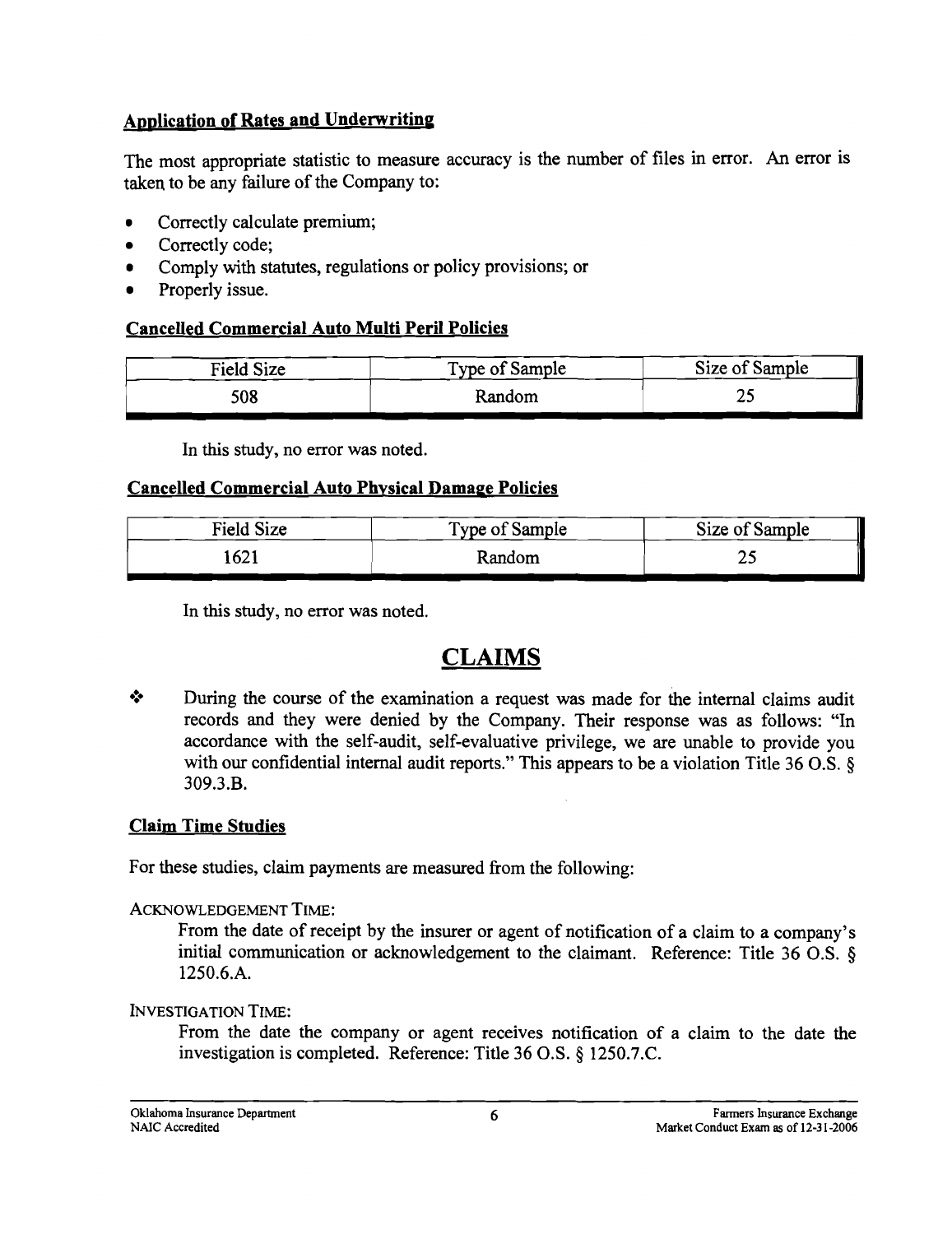ACCEPTANCE TIME:

From the date the company has received all necessary proof of loss infonnation to the date of acceptance or denial. Reference: Title 36 O.S. § 1250.7.A.

The following one hundred twenty-five (125) claims were randomly selected for time studies. Following is a report of that review:

| <b>Lines of Business</b>                 | <b>Field Size</b> | <b>Sample Size</b> | <b>Error Noted</b> |
|------------------------------------------|-------------------|--------------------|--------------------|
| Commercial Multi Peril Claims            | 217               | 28                 |                    |
| <b>Commercial Physical Damage Claims</b> | 118               |                    |                    |
| Open Physical Damage Claims              |                   |                    |                    |
| <b>Subrogation Claims</b>                |                   |                    |                    |
| CWP Workers Comp Claims                  | 35                |                    |                    |
| Workers Comp Claims                      | 48                |                    |                    |
| <b>Total</b>                             | 433               | 125                |                    |

### Claim Practices

The claims practices of the Company were examined for efficiency of handling, accuracy of payment, compliance to Oklahoma Statutes and Regulations, and adherence to contract provisions. A claim is taken to be a demand for payment by an insured or claimant under a coverage against the insurer, which claim is:

### Paid by the Insurer as:

- 1. Full recompense
- 2. Partial recompense

### Closed without payment by reason of:

- 1. No relevant coverage
- 2. No liability
- 3. Recompense by other legal means

### Commercial Multi Peril Claims

Twenty-eight (28) claims were random selected for review from a population of 217 claims closed during the time frame of the examination. In this study, no errors were noted.

### Commercial Phvsical Damage Claims

Twenty-six (26) claims were random selected for review from a population of 118 claims closed during the time frame of the examination. In that sample, two errors were noted which resulted in an error ratio of 7.69%. At a 95% level of confidence, the discovered error ratio of 7.69% will be a probability of acceptance of 75.54% when applied to the entire field. Following is a report of the errors noted.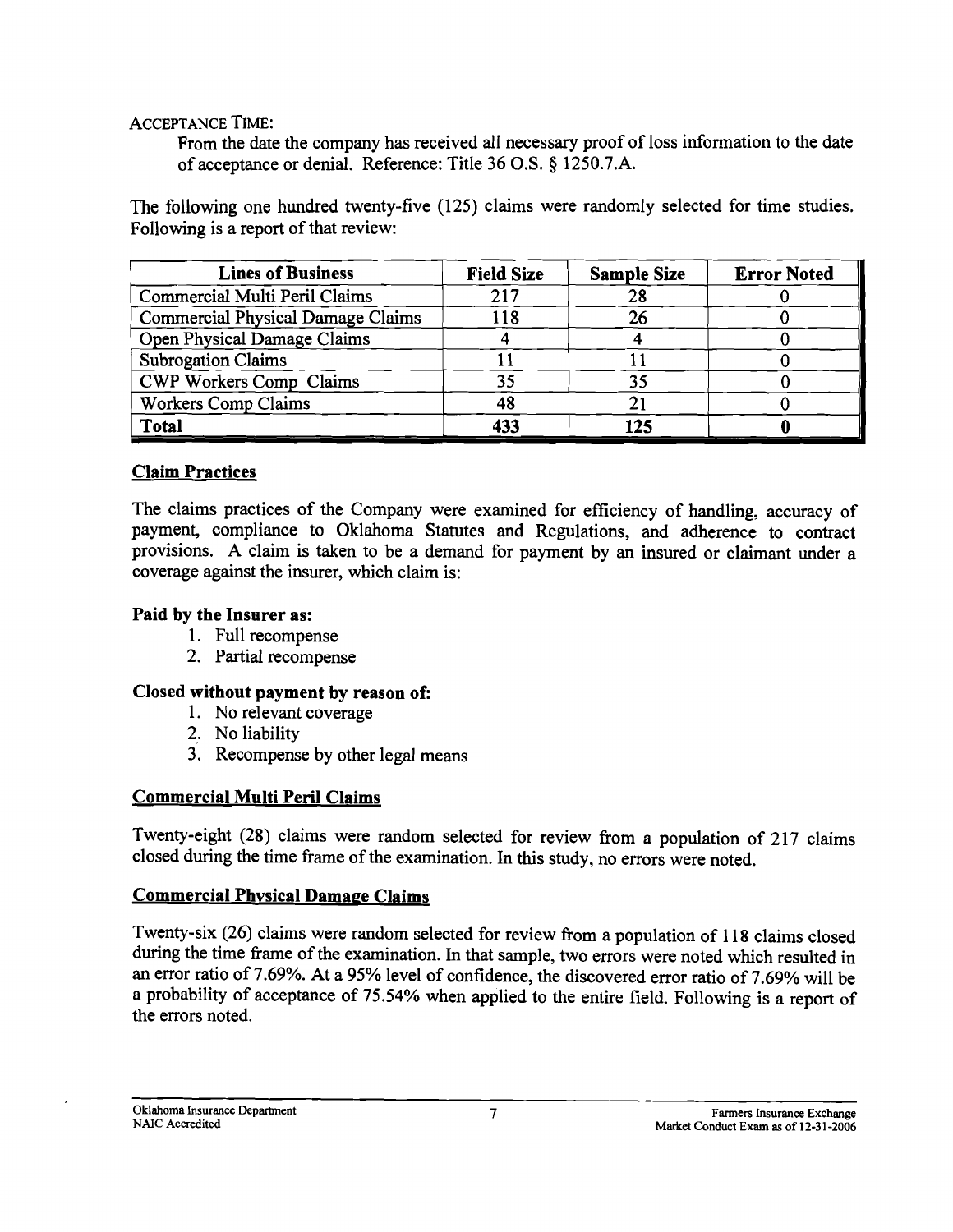- **.:.** Claim number 1007695663 (3): The Company failed to pay taxes and license fees on total loss settlement. The Company agreed and paid the policyholders a total amount of \$1,217.25. Reference Title 36, O.S. § 1250.8.A.l.
- **.:.** Claim number 1007189448 (2A): The Company failed to pay taxes and license fees to replace a total loss vehicle with like and quality. This vehicle was a constructed total loss that was left with the policyholders and not repairable to drive on the highway. Reference Title 36, O.S. § 1250.8.A.l.

### **Open Physical Damage Claims**

Four (4) claims were selected for review from a population of four (4) claims closed during the time frame of the examination. In this study, no errors were noted.

### **Subrogation Claims**

Eleven (11) claims were selected for review from a population of eleven (11) claims closed during the time frame of the examination. In this study, no errors were noted.

### **Closed Without Payment Worker Comp Claims**

Thirty-five (35) claims were selected for review from a population of thirty-five (35) claims closed during the time frame of the examination. In that sample, no errors were noted.

#### **Workers' Comp Claims**

Twenty-one (21) claims were selected for review from a population of forty-eight (48) claims closed during the time frame of the examination. In this study, no errors were noted.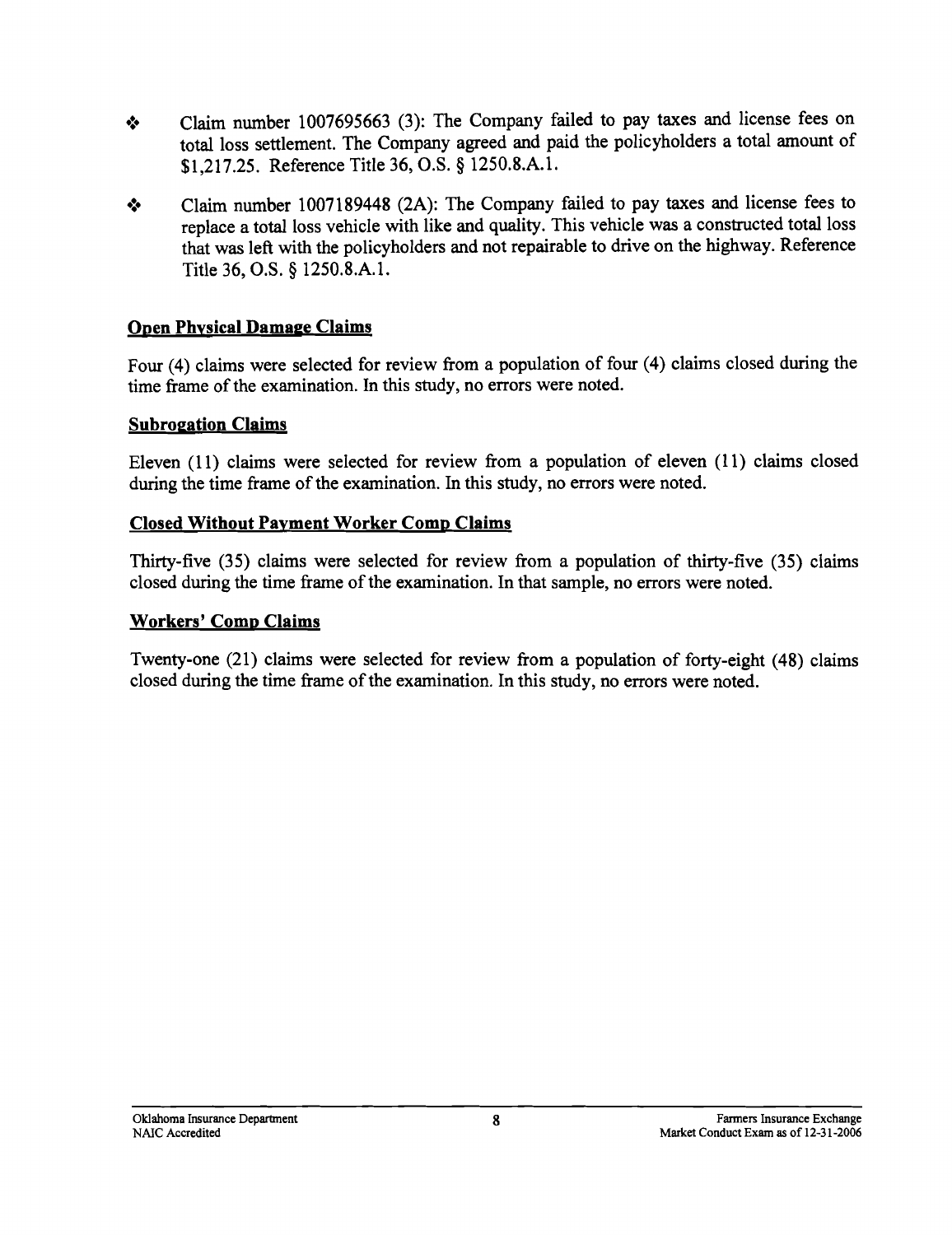### **COMMENTS**

### **Affiliated Parties** 2

During the course of this examination the Company denied the examiner's request for access to the Company's Board of Director meeting minutes for review. Reference: Title 36 O.S. § 309.3.B.

### **Adjuster Licensing** 5

In this study twelve (12) employees who hold themselves out to be adjusters, were not found be licensed. Reference: Title 36 O.S.  $\S$  6204.A

### **Claims** 6

During the course of the examination a request was made for the internal claims audit records and they were denied by the Company. Their response was as follows: "In accordance with the self-audit, self-evaluative privilege, we are unable to provide you with our confidential internal audit reports." This appears to be a violation Title 36 O.S.  $\S$ 309.3.B.

#### **Commercial Physical Damage Claims 7-8**

Twenty-six (26) claims were reviewed and two (2) errors were noted resulting in an error ratio of 7.69%.

Claim number 1007695663 (3): The Company failed to pay taxes and license fees on total loss settlement. The Company agreed and paid the policyholders a total amount of  $$1,217.25.$  Reference Title 36, O.S. § 1250.8.A.1

Claim number 1007189448 (2A): The Company failed to pay taxes and license fees to replace a total loss vehicle with like and quality. This vehicle was a constructed total loss that was left with the policyholders and not repairable to drive on the highway. Reference Title 36, O.S. § 1250.8.A.1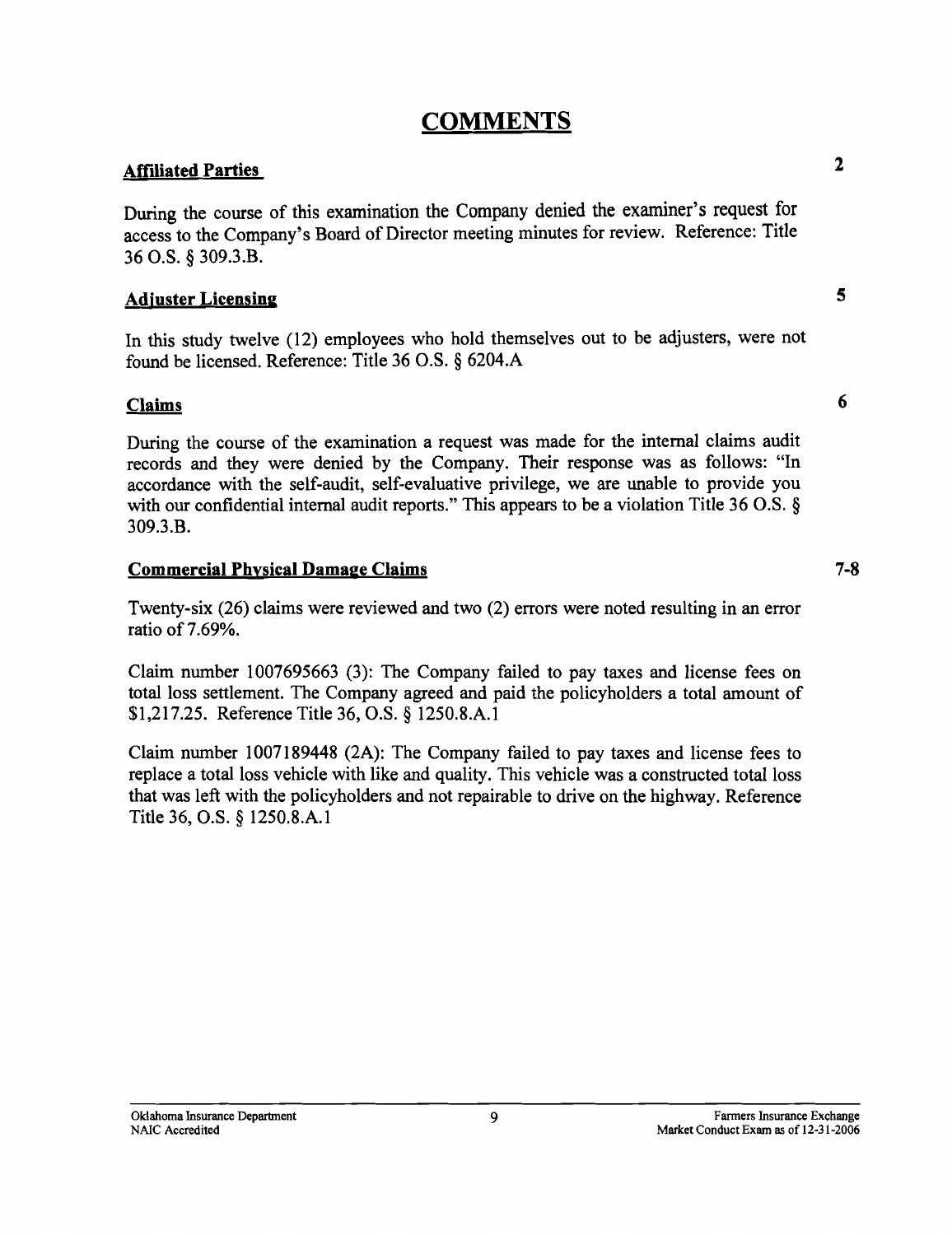### **ACKNOWLEDGMENT**

The Market Conduct Examination Report of Farmers Insurance Exchange is respectfully submitted to the Honorable Kim Holland, Insurance Commissioner of the State of Oklahoma.

. In addition to the undersigned, Mr. Jim Mitchell, AFE, participated in the examination.

The Examiners wish to express their appreciation for the courteous cooperation and assistance given by the officers and employees of the Company during the course of this examination.

Respectfully Submitted,

months comments,

Examiner-in Charge, State of Oklahoma Midwestern Zone III, NAIC